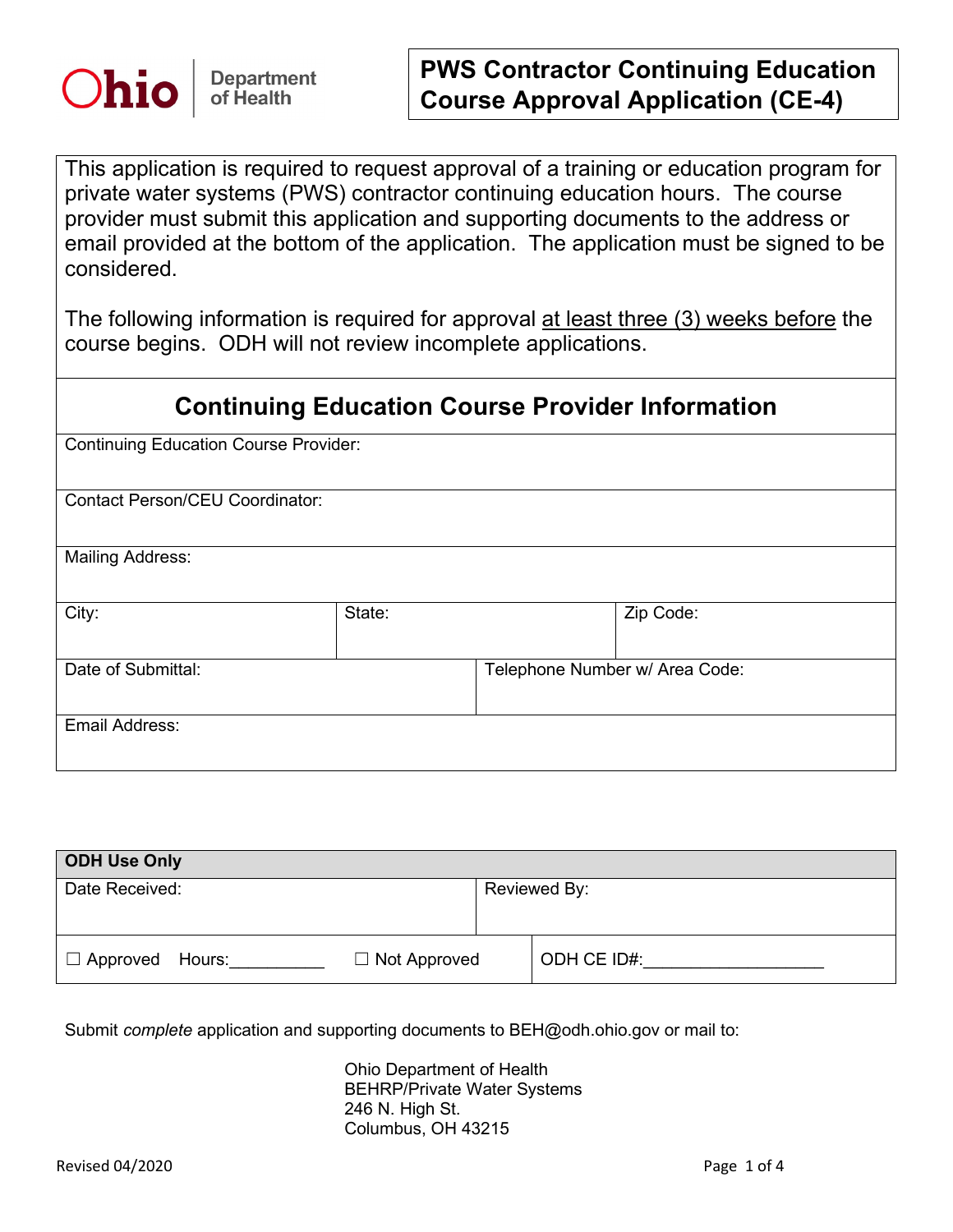## **Program Information**

**(Attach separate sheet if necessary)**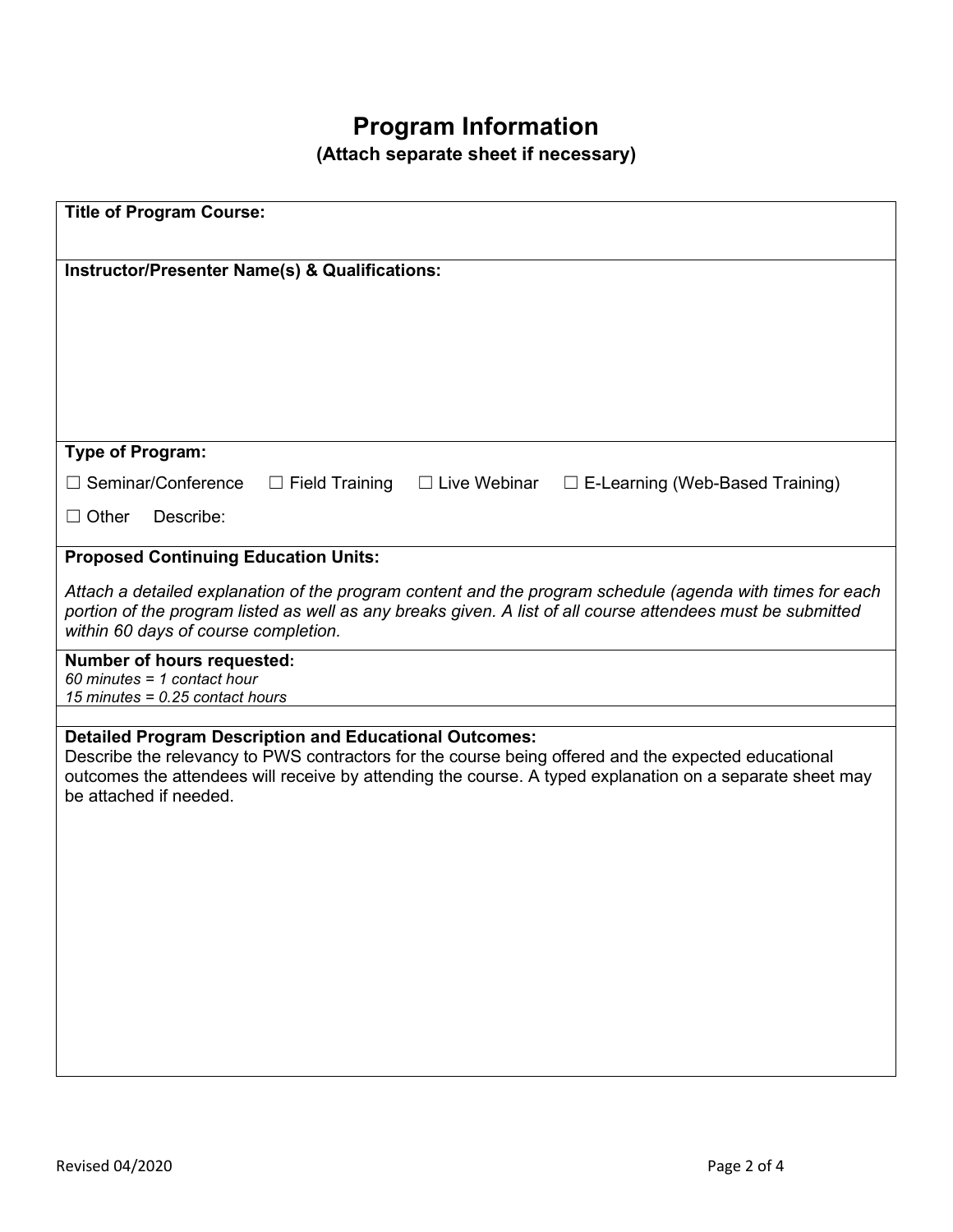| <b>Registration Information</b>                                                                               |                              |                            |  |  |  |
|---------------------------------------------------------------------------------------------------------------|------------------------------|----------------------------|--|--|--|
| Provide information, below, about how to register for the continuing education course. (This information will |                              |                            |  |  |  |
| be posted on the ODH website.)                                                                                |                              |                            |  |  |  |
|                                                                                                               |                              |                            |  |  |  |
|                                                                                                               |                              |                            |  |  |  |
|                                                                                                               |                              |                            |  |  |  |
|                                                                                                               |                              |                            |  |  |  |
|                                                                                                               |                              |                            |  |  |  |
|                                                                                                               |                              |                            |  |  |  |
|                                                                                                               |                              |                            |  |  |  |
|                                                                                                               |                              |                            |  |  |  |
|                                                                                                               |                              |                            |  |  |  |
|                                                                                                               |                              |                            |  |  |  |
|                                                                                                               |                              |                            |  |  |  |
| <b>Date of the Course:</b>                                                                                    | <b>Start time of Course:</b> | <b>End Time of Course:</b> |  |  |  |
|                                                                                                               |                              |                            |  |  |  |
|                                                                                                               |                              |                            |  |  |  |
| <b>Location of the Continuing Education Course:</b>                                                           |                              |                            |  |  |  |
|                                                                                                               |                              |                            |  |  |  |
|                                                                                                               |                              |                            |  |  |  |